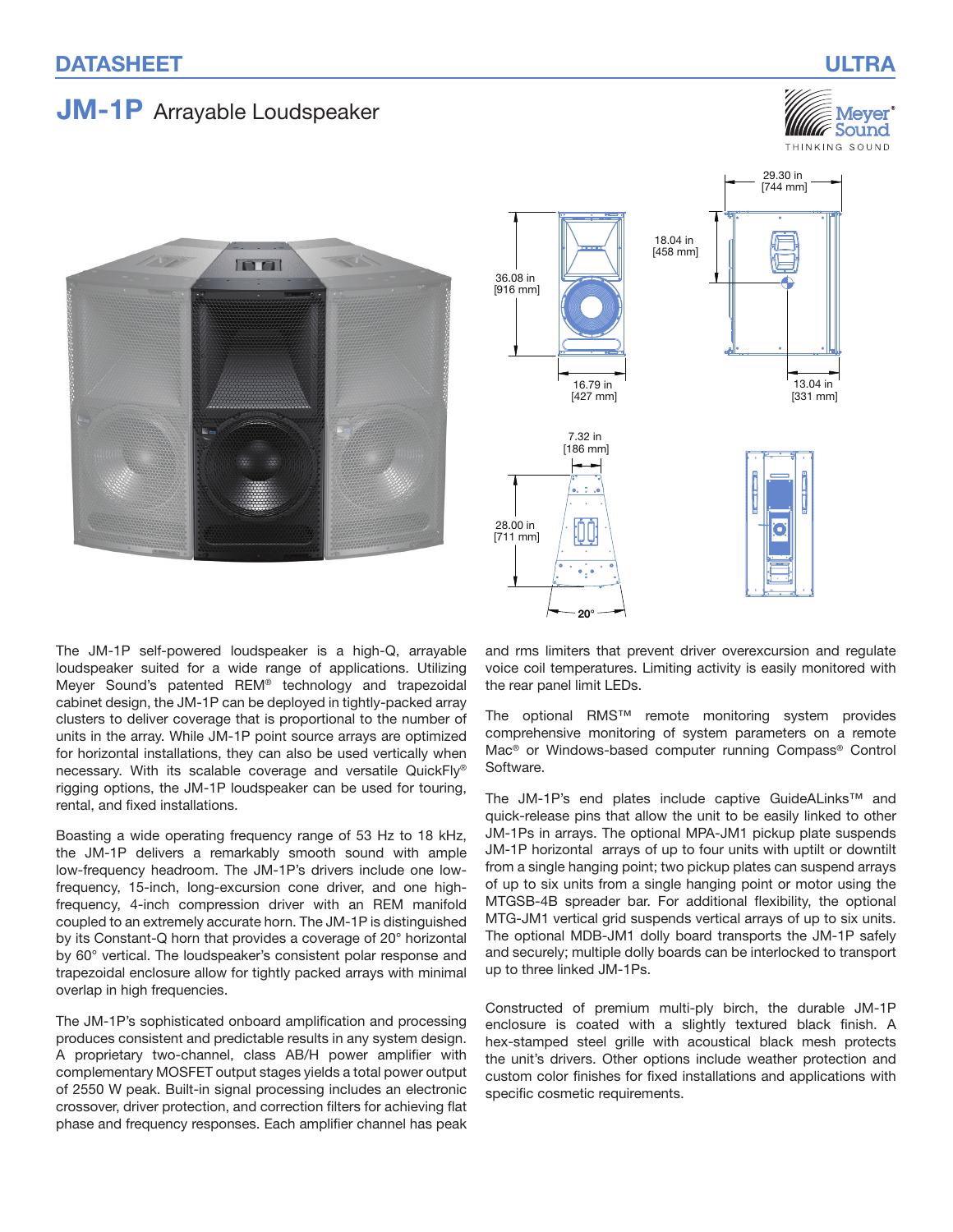#### FEATURES AND BENEFITS

- Tightly controlled coverage is scalable proportional to the number of arrayed units
- Exceptional size to power ratio
- QuickFly rigging offers the flexibility of both horizontal and vertical arrays
- Consistent and predictable array performance ensures accurate system design

#### APPLICATIONS

- Theatrical sound reinforcement
- Houses of worship
- Portable and installed audio/visual systems
- Centerfill and sidefill in large-scale systems
- Theme parks, stadiums, concert halls, and nightclubs

#### ACCESSORIES AND ASSOCIATED PRODUCTS

MPA-JM1 Pickup Plate: Suspends JM-1P horizontal arrays of up to four units with uptilt or downtilt from a single hanging point; two pickup plates can suspend arrays of up to six units from a single hanging point or motor using the MTGSB-4B Spreader Bar.

MTGSB-4B Spreader Bar: Facilitates suspension of arrays up to six units from a single hanging point or motor when used with the MPA-JM1 Pickup **Plates** 

MTG-JM1 Vertical Grid: Suspends vertical arrays of up to six units.

MDB-JM1 Dolly Board: Transports the JM-1P safely and securely; multiple dolly boards can be interlocked to transport up to three linked JM-1P loudspeakers.

Galileo GALAXY Network Platform: The Galileo GALAXY Network Platform provides state-of-the-art audio control technology for loudspeaker systems with multiple zones. With immaculate sonic performance, it provides a powerful tool set for corrective room equalization and creative fine-tuning for a full range of applications.

MDM-832 Distribution Module: MDM-832 units conveniently power JM-1P array systems, routing up to eight channels of AC power, balanced audio and RMS signals to the loudspeakers.







MPA‐JM1 Pickup Plate MTGSB-4B Spreader Bar MTG-JM1 Vertical Grid MDB‐JM1 Dolly Board



| 8888°68888888         |
|-----------------------|
|                       |
| 00000000<br>8888      |
| 0000000<br><b>000</b> |



GALAXY Network Platform MDM-832 Distribution Module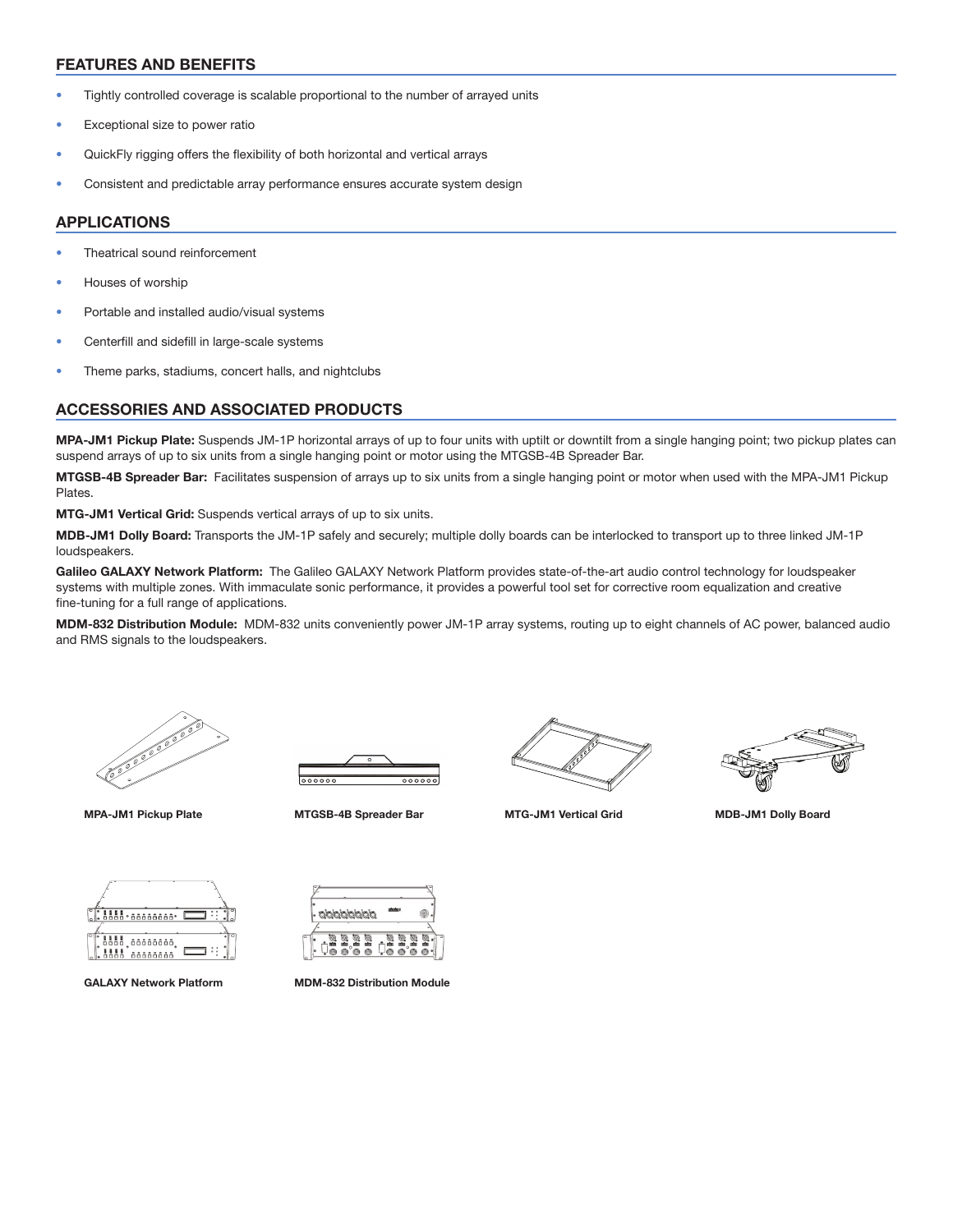### SPECIFICATIONS

| <b>ACOUSTICAL<sup>1</sup></b>                  |                                                                                                                                                                                                                                                                                    |  |
|------------------------------------------------|------------------------------------------------------------------------------------------------------------------------------------------------------------------------------------------------------------------------------------------------------------------------------------|--|
| <b>Operating Frequency Range<sup>2</sup></b>   | 53 Hz - 18 kHz                                                                                                                                                                                                                                                                     |  |
| Frequency Response <sup>3</sup>                | 56 Hz - 16.5 kHz ±4 dB                                                                                                                                                                                                                                                             |  |
| <b>Phase Response</b>                          | 580 Hz - 16 kHz $\pm$ 45°                                                                                                                                                                                                                                                          |  |
| Linear Peak SPL <sup>4</sup>                   | 132 dB with crest factor >15.5 dB (M-noise), 133dB (Pink noise), 136 dB (B-noise)                                                                                                                                                                                                  |  |
| <b>COVERAGE</b>                                |                                                                                                                                                                                                                                                                                    |  |
| <b>Horizontal Coverage</b>                     | $20^{\circ}$                                                                                                                                                                                                                                                                       |  |
| <b>Vertical Coverage</b>                       | $60^\circ$                                                                                                                                                                                                                                                                         |  |
| <b>TRANSDUCERS</b>                             |                                                                                                                                                                                                                                                                                    |  |
| <b>Low Frequency</b>                           | One high-power, 15-inch cone driver with neodymium magnet; $2 \Omega$ nominal impedance                                                                                                                                                                                            |  |
| <b>High Frequency</b>                          | One 4-inch compression driver; $8 \Omega$ nominal impedance                                                                                                                                                                                                                        |  |
| <b>AUDIO INPUT</b>                             |                                                                                                                                                                                                                                                                                    |  |
| <b>Type</b>                                    | Differential, electronically balanced                                                                                                                                                                                                                                              |  |
| Maximum Common Mode Range                      | ±15 V DC, clamped to earth for voltage transient protection                                                                                                                                                                                                                        |  |
| <b>Connectors</b>                              | XLR 3-pin female input with male loop output; optional XLR 5-pin connector to accommodate both<br>balanced audio and RMS signals.                                                                                                                                                  |  |
| Input Impedance                                | 10 k $\Omega$ differential between pins 2 and 3                                                                                                                                                                                                                                    |  |
| Wiring <sup>5</sup>                            | Pin 1: Chassis/earth through 220 k $\Omega$ , 1000 pF, 15 V clamp network to provide virtual ground lift at<br>audio frequencies<br>Pin 2: Signal +<br>Pin 3: Signal -<br>Pin 4: RMS (polarity insensitive)<br>Pin 5: RMS (polarity insensitive)<br>Case: Earth ground and chassis |  |
| <b>Nominal Input Sensitivity</b>               | 0 dBV (1.0 V rms) continuous is typically the onset of limiting for noise and music                                                                                                                                                                                                |  |
| <b>Input Level</b>                             | Audio source must be capable of producing of +20 dBV (10 V rms) into 600 $\Omega$ to produce the<br>maximum peak SPL over the operating bandwidth of the loudspeaker.                                                                                                              |  |
| <b>AMPLIFIER</b>                               |                                                                                                                                                                                                                                                                                    |  |
| <b>Type</b>                                    | Two-channel, complementary MOSFET output stages (class AB/H)                                                                                                                                                                                                                       |  |
| Total Output Power <sup>6</sup>                | 2550 W peak                                                                                                                                                                                                                                                                        |  |
| THD, IM, TIM                                   | < 0.02%                                                                                                                                                                                                                                                                            |  |
| Cooling <sup>7</sup>                           | QuietCool™ with convection cooling at low to mid audio levels; fan-assisted only at high audio levels.                                                                                                                                                                             |  |
| <b>AC POWER</b>                                |                                                                                                                                                                                                                                                                                    |  |
| Connector                                      | powerCON 20 input with loop output                                                                                                                                                                                                                                                 |  |
| <b>Automatic Voltage Selection</b>             | Two ranges, each with high-low voltage tap (uninterrupted)                                                                                                                                                                                                                         |  |
| <b>Safety Rated Voltage Range</b>              | 95-125 V AC; 208-235 V AC, 50/60 Hz                                                                                                                                                                                                                                                |  |
| Turn-on and Turn-off Points                    | 85-134 V AC; 165-264 V AC                                                                                                                                                                                                                                                          |  |
| <b>CURRENT DRAW</b>                            |                                                                                                                                                                                                                                                                                    |  |
| <b>Idle Current</b>                            | 0.50 A rms (115 V AC); 0.28 A rms (230 V AC); 0.56 A rms (100 V AC)                                                                                                                                                                                                                |  |
| Maximum Long-Term Continuous Current (>10 sec) | 4.55 A rms (115 V AC); 2.50 A rms (230 V AC); 5.25 A rms (100 V AC)                                                                                                                                                                                                                |  |
| Burst Current $(<1$ sec) <sup>8</sup>          | 8.0 A rms (115 V AC); 4.1 A rms (230 V AC); 9.2 A rms (100 V AC)                                                                                                                                                                                                                   |  |
| Maximum Instantaneous Peak Current             | 20.8 A peak (115 V AC); 13.0 A peak (230 V AC); 21.6 A peak (100 V AC)                                                                                                                                                                                                             |  |
| <b>Inrush Current</b>                          | 7.1 A peak (115 V AC); 8.4 A peak (230 V AC); 7.1 A peak (100 V AC)                                                                                                                                                                                                                |  |